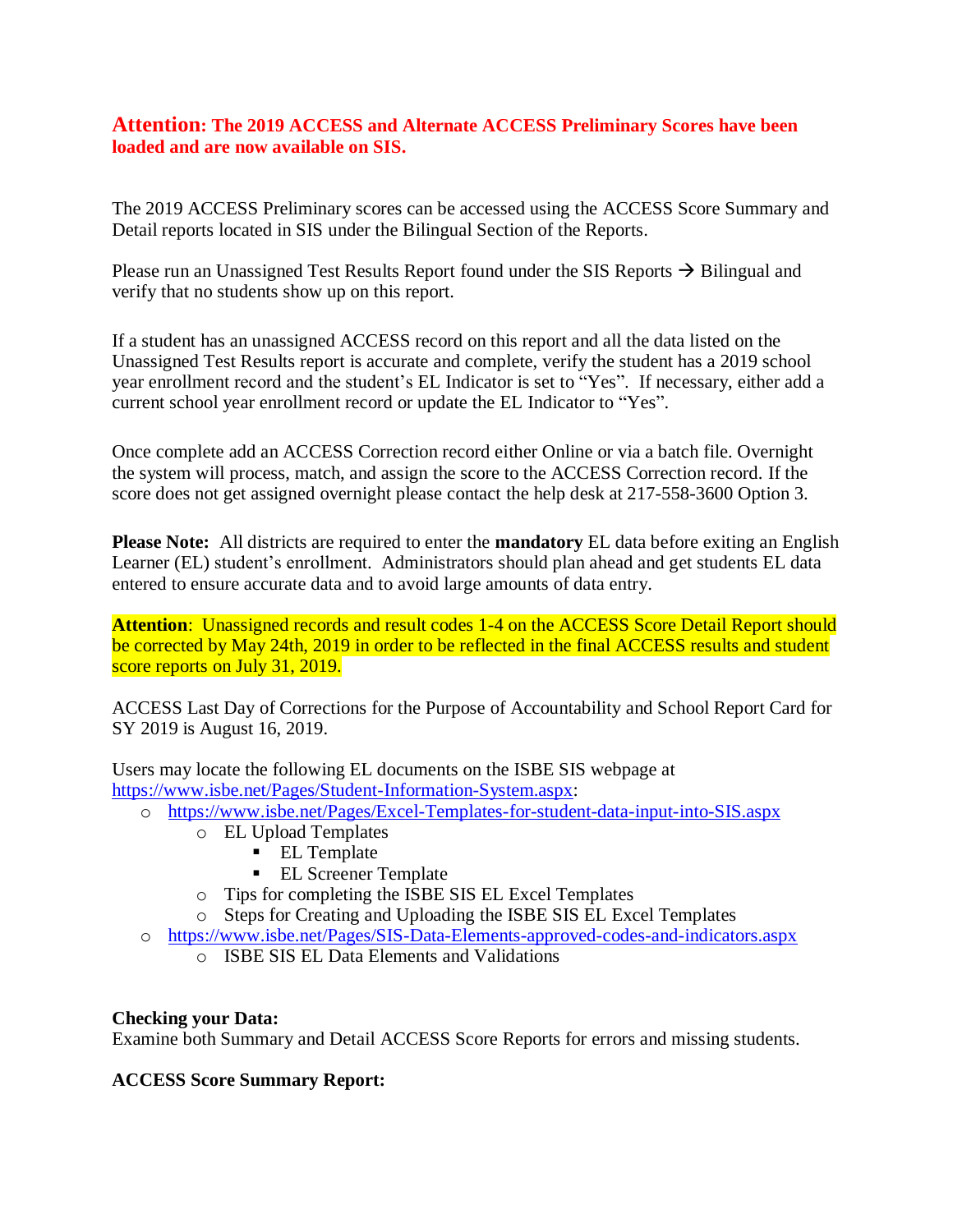Check the total students tested and compare this count to the count of students you know took the test in your school or district. A student that tested in your district needs to be on your ACCESS file in order for their scores to be posted. If an ACCESS score cannot be initially matched by the system to the SIS student record (such as if the test label could not be read correctly), the related ACCESS test score will initially appear unassigned. Proceeding through the ACCESS Correction process will allow the system to match the record and include it in the ACCESS Correction file that will be sent to the vendor.

Once you have added missing students to your report, contact the ISBE Help Desk at 217-558- 3600, Option 3 to have their scores moved to your district.

# **ACCESS Score Detail Report:**

If a student has no score and/or is not included on your Unassigned Test Results Report, but you know they tested, contact the ISBE Help Desk so the score can be located.

If a student did NOT test in your district, please provide the reason code in your ACCESS Correction file or use the ACCESS Correction online functionality in SIS. Contact the ISBE Help Desk for any additional assistance.

# **FAQs:**

## **How do I find out if I have students with scores that are on my districts unassigned list, and how do I match these students to their scores?**

- 1. Login to SIS via IWAS.
- 2. Click Reports on the SIS Home Page.
- 3. Click on the Plus Sign (+) next to Bilingual to expand the selection.
- 4. Click on Unassigned Test Results (under the Detail section),
- 5. Click on Create PDF Report to display report.
- 6. If students are listed on the report, identify if they belong to your district.
- 7. Add or update students that belong to your district in your ACCESS Correction file.
- 8. Wait overnight to allow our matching process to run to attach your students to their scores.
- 9. The following day if the students still appear on the Unassigned Test Results, call the ISBE Help Desk at 217-558-3600, Option 3 and we will help assign the remaining scores to the students' records.

#### **How do I verify the ACCESS information for my district in SIS?**

View the ACCESS Score Detail Report in SIS.

- 1. Login to SIS via IWAS.
- 2. Click on Reports on the SIS Home Page.
- 3. Click the Plus Sign (+) next to Bilingual to expand the selection.
- 4. Select the ACCESS Scores Detail Report.
- 5. Select Report Criteria (Click the Sort By dropdown and choose Error).
- 6. Click "Create PDF Report" to display report,